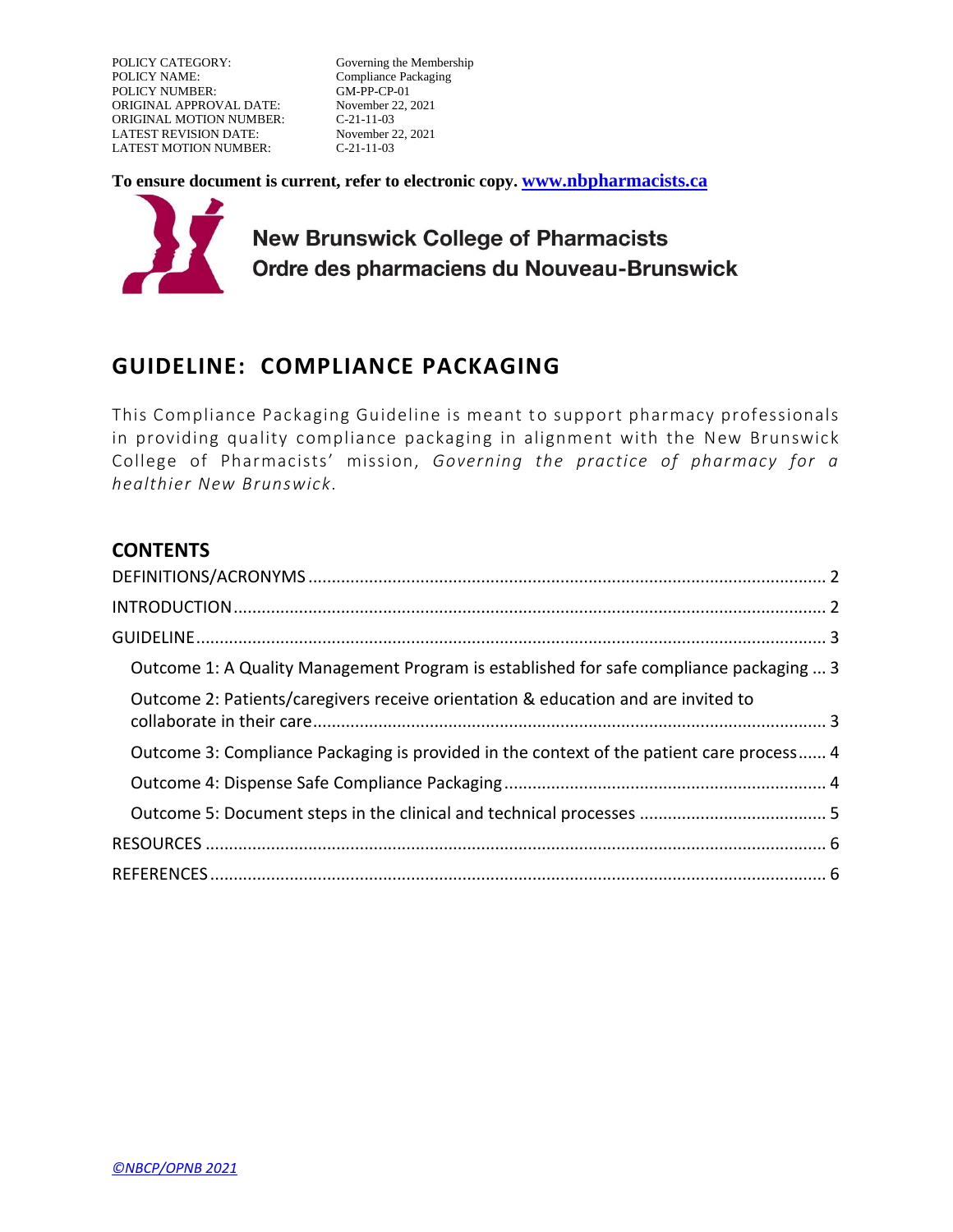### <span id="page-1-0"></span>**DEFINITIONS/ACRONYMS**

**Beyond-Use-Date (BUD)**: Date before which the patient is advised to use the medication. This is different than the expiry date assigned by the pharmaceutical manufacturer.<sup>1</sup>

**Compliance Package**: A tamper-evident, well-sealed device or packaging system that allows for organizing doses of medicine according to the time of administration.<sup>2</sup> A "reusable dosette" is *not* a compliance package due to its inability to be tamper-evident (see definition below).

**ISMP Canada:** The Institute for Safe Medication Practices Canada is an independent national not-for-profit organization committed to the advancement of medication safety in all healthcare settings.

**NBCP/the College:** The New Brunswick College of Pharmacists

**Quality**: The degree to which a service increases the likelihood of desired health outcomes and is consistent with current professional knowledge focusing on effectiveness, efficiency, accessibility, patient-centredness, equity and safety.<sup>3, 4</sup>

**Quality Management Program (QMP)**: A program implemented to ensure and document ongoing quality management within pharmacy operations. This includes, but is not limited to, evaluating staff performance, equipment, facilities and adherence to Standards of Practice, including medication incident reporting and protection of patient confidentiality. Please refer to NBCP [Regulations 14.2 & 20.2](https://nbcp.in1touch.org/document/1733/2015%2005%2028%20REGS%20bilingual.pdf) and the College's **[QMP Guidance Document](https://nbcp.in1touch.org/document/3527/Quality%20Management%20Program%20Comm_edited%20for%20web%20Sept2017%20EN.pdf)** for further information.

**Tamper-Evident**: A package that has an indicator or barrier to entry which, if breached or broken or missing, provides visible evidence that alterations may have occurred after being dispensed.

### <span id="page-1-1"></span>**INTRODUCTION**

Compliance packaging can be a means to improve safety, medication adherence and overall patient care. It reduces manual dexterity, cognition or vision required for the patient or caregiver to successfully administer the correct medication regimen. Production factors (required attention to detail, repetitive nature, environmental distractions) coupled with patient vulnerability (elderly, poor health and/or cognitive issues) introduces unique risks to the service. Compliance packaging may be beneficial for some, yet not suitable for all patients as it does not overcome all barriers to optimal medication management. A 2014 Multi-Incident Analysis by ISMP Canada has identified several specific medication errors in compliance packaging, including incorrect medication discontinuation, missed new prescriptions, incorrect times of administration and errors in labelling.<sup>5,6</sup> Provincial incident reports also affirm the need for added checks and balances to ensure safety and accuracy in compliance packaging.<sup>7</sup>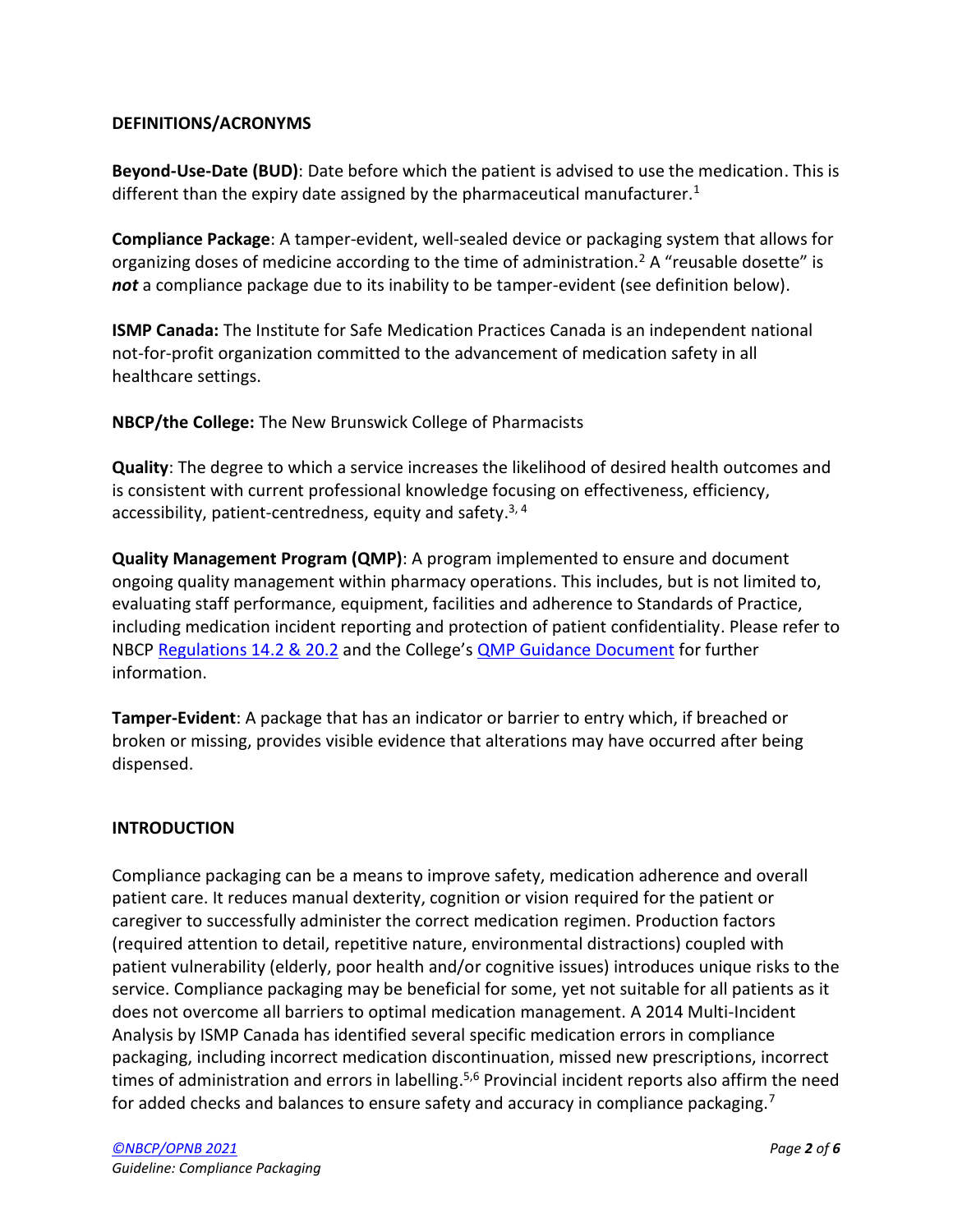### <span id="page-2-0"></span>**GUIDELINE**

Provision of compliance packaging involves multiple steps. The Compliance Packaging Guideline (the Guideline) aims to enhance pharmacy professionals' understanding of the **Outcomes** (below) that support provision of safe, quality compliance packaging. Each **Outcome** in this document directs pharmacy professionals to existing applicable legislation, standards of practice, QMP policy and Code of Ethics they are responsible for while providing compliance packaging. Pharmacy professionals are also expected to apply relevant clinical practice guidelines, such as Pharmaceutical Society of Australia: Guidelines for Pharmacists Providing [Dose Administration Aid Services](https://www.ppaonline.com.au/wp-content/uploads/2019/01/PSA-Dose-Admin-Aid-Guidelines.pdf)

# <span id="page-2-1"></span>**Outcome 1: A Quality Management Program is established for safe compliance packaging**

### **Responsibility: Pharmacy Manager**

[NBCP Regulations 14.2 & 20.2](https://nbcp.in1touch.org/document/1733/2015%2005%2028%20REGS%20bilingual.pdf) [MSOPs for Canadian Pharmacists: \(3\)](https://napra.ca/sites/default/files/2017-09/Model_Standards_of_Prac_for_Cdn_Pharm_March09_layout2017_Final.pdf#page=15) Safety & Quality: 7-9 [NBCP Quality Management Program Document](https://nbcp.in1touch.org/document/3527/Quality%20Management%20Program%20Comm_edited%20for%20web%20Sept2017%20EN.pdf) [NBCP Mandatory Medication Incident Reporting Practice Directive](https://nbcp.in1touch.org/document/4253/GM-PP-04MandatoryMedicationIncidentReportingPracticeDirectiveSept24_2018EN.pd)

As established in the College's Quality Management Program (QMP) requirements, pharmacy managers must develop a QMP to ensure a quality compliance packaging program exists and is adhered to by staff. This includes:

- 1.1 Develop, implement, monitor, document and regularly update pharmacy's compliance packaging procedures
- 1.2 Establish adequate equipment, staffing, training, supervision and environment to ensure safe and effective compliance packaging
- 1.3 Establish and adhere to a process for documenting known, alleged, suspected medication errors, discrepancies, near misses and the steps taken to resolve them

### <span id="page-2-2"></span>**Outcome 2: Patients/caregivers receive orientation & education and are invited to collaborate in their care**

### **Responsibility: Pharmacist & Pharmacy Technician**

[NBCP Regulations 17.16](https://nbcp.in1touch.org/document/1733/2015%2005%2028%20REGS%20bilingual.pdf)

[MSOPs for Canadian Pharmacy Technicians: \(1\) Expertise in drug distribution systems: Section 27](https://napra.ca/sites/default/files/documents/Model_Standards_of_Practice_for_Canadian_Pharmacy_Technicians_FINAL-June2018.pdf)

Providing initial orientation, along with follow-up education and collaboration with patient and/or caregiver may help facilitate effective and continued safe use of compliance packaging.

- 2.1 This includes but is not limited to:
	- $\cdot$  Technical use and storage
	- Alterations to medication regimens
	- Lost or forgotten doses
	- Unexpected changes to content or appearance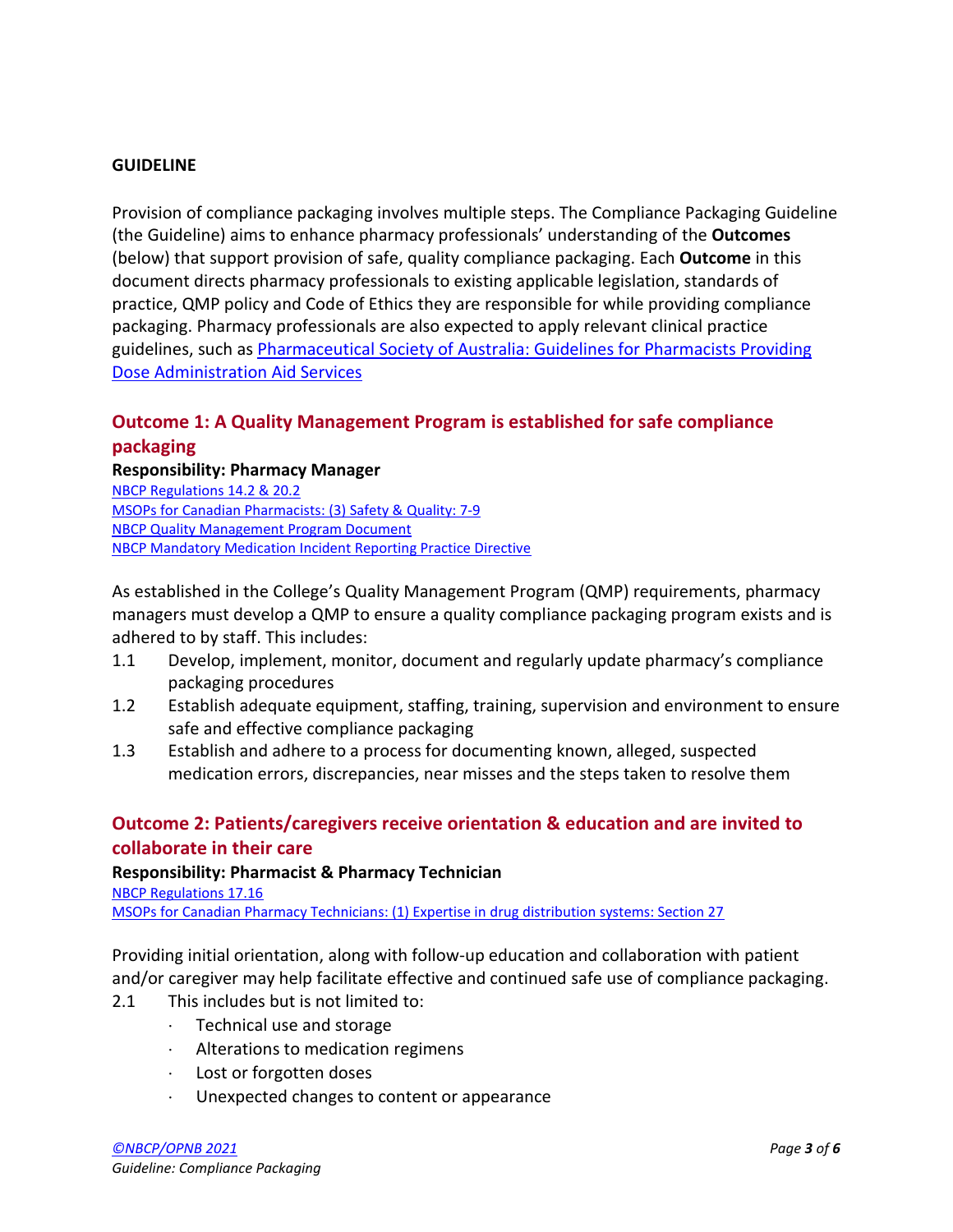- $\cdot$  Medications that cannot be provided in compliance pack (e.g., "as needed" medications, inhalers, patches)
- $\cdot$  Return of unused doses to pharmacy for appropriate follow-up by pharmacist

# <span id="page-3-0"></span>**Outcome 3: Compliance Packaging is provided in the context of the patient care process**

### **Responsibility: Pharmacist**

[Code of Ethics: Beneficence, Non-Maleficence and Respect for Persons](https://nbcp.in1touch.org/document/4025/NBCP%20COE%20English%20Online.pdf) [MSOPs for Canadian Pharmacists: \(1\) Expertise in medication & medication use: Sections 13 & 14](https://www.google.com/url?sa=t&rct=j&q=&esrc=s&source=web&cd=&cad=rja&uact=8&ved=2ahUKEwiv-rrZiMjzAhVNTjABHbnnAYcQFnoECAIQAQ&url=https%3A%2F%2Fnapra.ca%2Fpharmacy-technicians%2Fmodel-standards-practice-canadian-pharmacy-technicians&usg=AOvVaw37jr_MH3CP0iQEfwtunIyL) [MSOPs for Canadian Pharmacy Technicians: \(1\) Expertise in drug distribution systems: Sections 7, 15 &16](https://napra.ca/sites/default/files/documents/Model_Standards_of_Practice_for_Canadian_Pharmacy_Technicians_FINAL-June2018.pdf) 

Compliance packaging is a component of the overall patient care process.<sup>8</sup> Patient care processes must be applied in tandem with dispensing functions of compliance packaging. Pharmacists are expected to use their clinical skills and application of best available evidence to determine if compliance packaging is appropriate.<sup>9</sup>

- 3.1 Compliance packaging is provided to patients if it provides health benefit, honours patient's autonomy and does not increase risk of harm
	- Patients must be initially assessed as requiring intervention to improve adherence
	- Patients routinely receive follow-up assessment for clinical benefit and safe use of compliance packaging
- 3.2 Appropriate steps must be taken to solve compliance-aid/adherence related problems (e.g., collaboration with healthcare team, further patient education, adjustment of compliance packaging)

# <span id="page-3-1"></span>**Outcome 4: Dispense Safe Compliance Packaging**

### **Responsibility: Pharmacy Manager, Pharmacist & Pharmacy Technician**

[NBCP Regulations 6.7\(t\), 17.30\(1\), 17.14, 20.6\(d\)](https://nbcp.in1touch.org/document/1733/2015%2005%2028%20REGS%20bilingual.pdf) [MSOPs for Canadian Pharmacists, Expertise in medications and medication use: Sections 40-42](https://napra.ca/sites/default/files/2017-09/Model_Standards_of_Prac_for_Cdn_Pharm_March09_layout2017_Final.pdf) [MSOPs for Canadian Pharmacy Technicians: Expertise in drug distribution systems: Sections 25, 28, 29e, 33](https://napra.ca/sites/default/files/documents/Model_Standards_of_Practice_for_Canadian_Pharmacy_Technicians_FINAL-June2018.pdf)

It is imperative that compliance packages are produced to a standard of quality that ensures safety and accuracy of the product. This includes but is not limited to:

- 4.1 Cleaning
	- Environment, equipment, supplies, work surfaces and hands must be cleaned frequently to prevent microbial contamination and cross-contamination
	- Appropriate precautions taken when handling hazardous medications [\(NIOSH\)](https://www.cdc.gov/niosh/docs/2016-161/pdfs/2016-161.pdf)
- 4.2 Packaging
	- Only medications that are deemed sufficiently physically and chemically stable for compliance packaging can be packaged
	- $\cdot$  Stability and integrity of suitable medications must be maintained by minimizing exposure to air, heat and moisture during packaging
	- Multiple medications packaged together in a dosage compartment must be compatible under specified storage conditions
	- Each medication in multiple-medication packages must be visible for inspection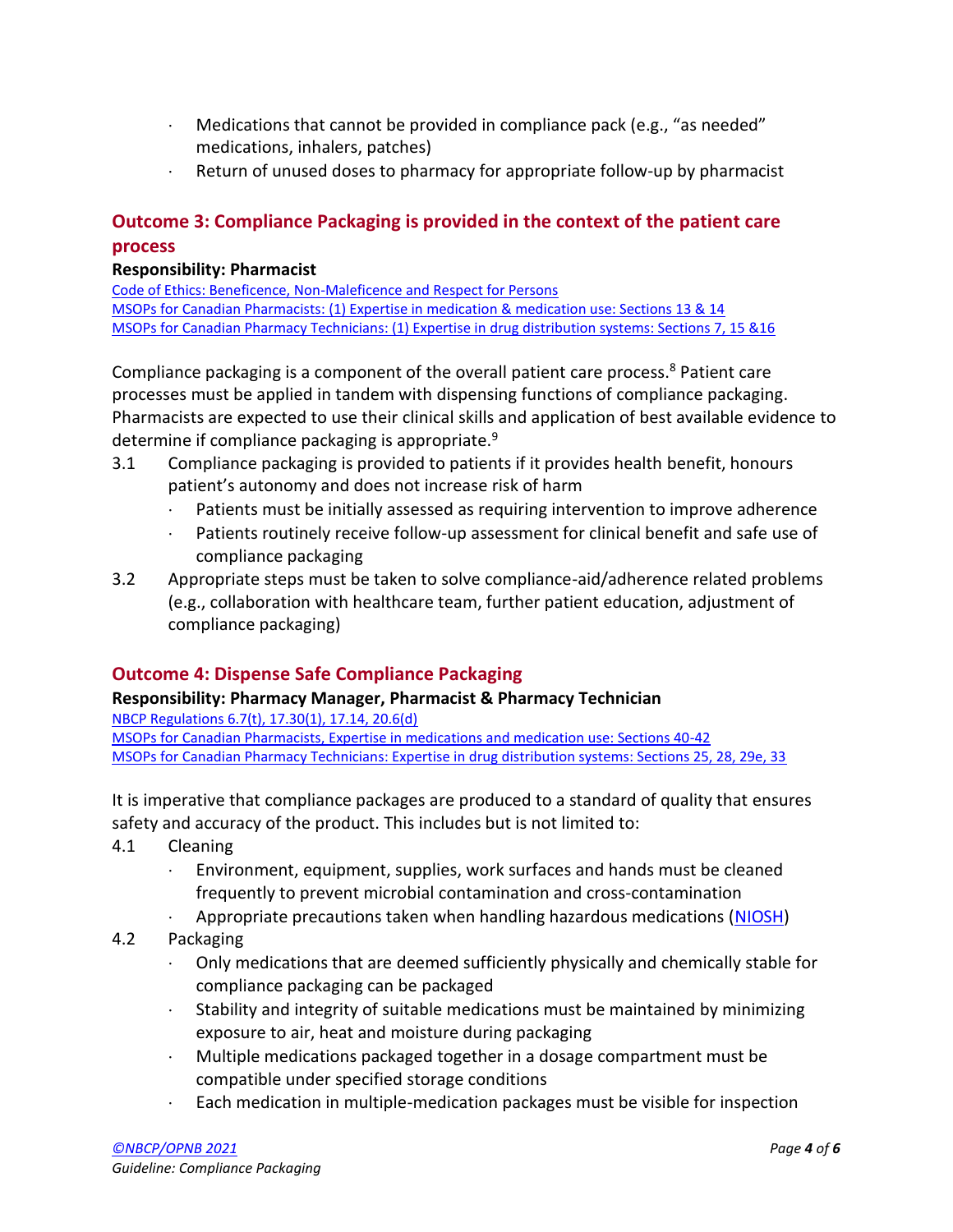- Package must be tamper-evident
	- Pharmacist must use professional judgement if it is appropriate to modify existing package or create an entirely new package (i.e., mid-month dosage change)
	- Any modifications to package must be clearly identifiable as performed by the pharmacy (i.e., indicative auxiliary label or use of packaging repair tape)

### 4.3 Labelling

- Labelling must accurately reflect the prescription(s) and contents of each dosage compartment and be replicated in the directions displayed on the electronic health record
- $\cdot$  In addition to requirements in NBCP Regulation 17.14, labelling must include:
- Clear directions for medications with unusual dosing schedules
	- A Beyond Use Date (BUD) of 60 days or the earliest expiry date of medications included if less than 60 days, when multiple medications are in the same package1
	- A BUD of one year or the expiry date of medication, whichever is sooner, when only one medication is in a package<sup>1</sup>
- When appropriate, packages must be numbered to indicate the order in which they should be taken (i.e., irregular dosing schedules)
- 4.4 Final Check

The final accuracy check must include visual verification of each dosage compartment and that the labelling, documentation and electronic health record reflects the package contents

# <span id="page-4-0"></span>**Outcome 5: Document steps in the clinical and technical processes**

### **Responsibility: Pharmacy Manager, Pharmacist & Pharmacy Technician**

[NBCP Regulations 17.12, 17.20\(1\), 17.21-23](https://nbcp.in1touch.org/document/1733/2015%2005%2028%20REGS%20bilingual.pdf)

[MSOPs for Canadian Pharmacists: \(1\) Expertise in medications and medication use: Sections 56-61](https://napra.ca/sites/default/files/2017-09/Model_Standards_of_Prac_for_Cdn_Pharm_March09_layout2017_Final.pdf)[MSOPs for](https://napra.ca/sites/default/files/documents/Model_Standards_of_Practice_for_Canadian_Pharmacy_Technicians_FINAL-June2018.pdf)  [Canadian Pharmacy Technicians: Expertise in drug distribution systems: Sections 37-44](https://napra.ca/sites/default/files/documents/Model_Standards_of_Practice_for_Canadian_Pharmacy_Technicians_FINAL-June2018.pdf)

Comprehensive documentation gives an accurate representation of a pharmacy's compliance packaging process.

- 5.1 All documentation must comply with established regulations and standards
- 5.2 Documentation must be in sufficient detail to permit accurate production of subsequent packages
- 5.3 Dispensing records (pharmacy software and provincial drug information system) must accurately reflect medications provided in compliance package
- 5.4 Final and interim accuracy checks must be documented
- 5.5 Documentation must be complete, readily retrievable, traceable and auditable to respond to potential subsequent:
	- Medication incidents
	- Quality Improvement initiatives
	- Drug recall notices
	- Inquiries from patient's healthcare team\*